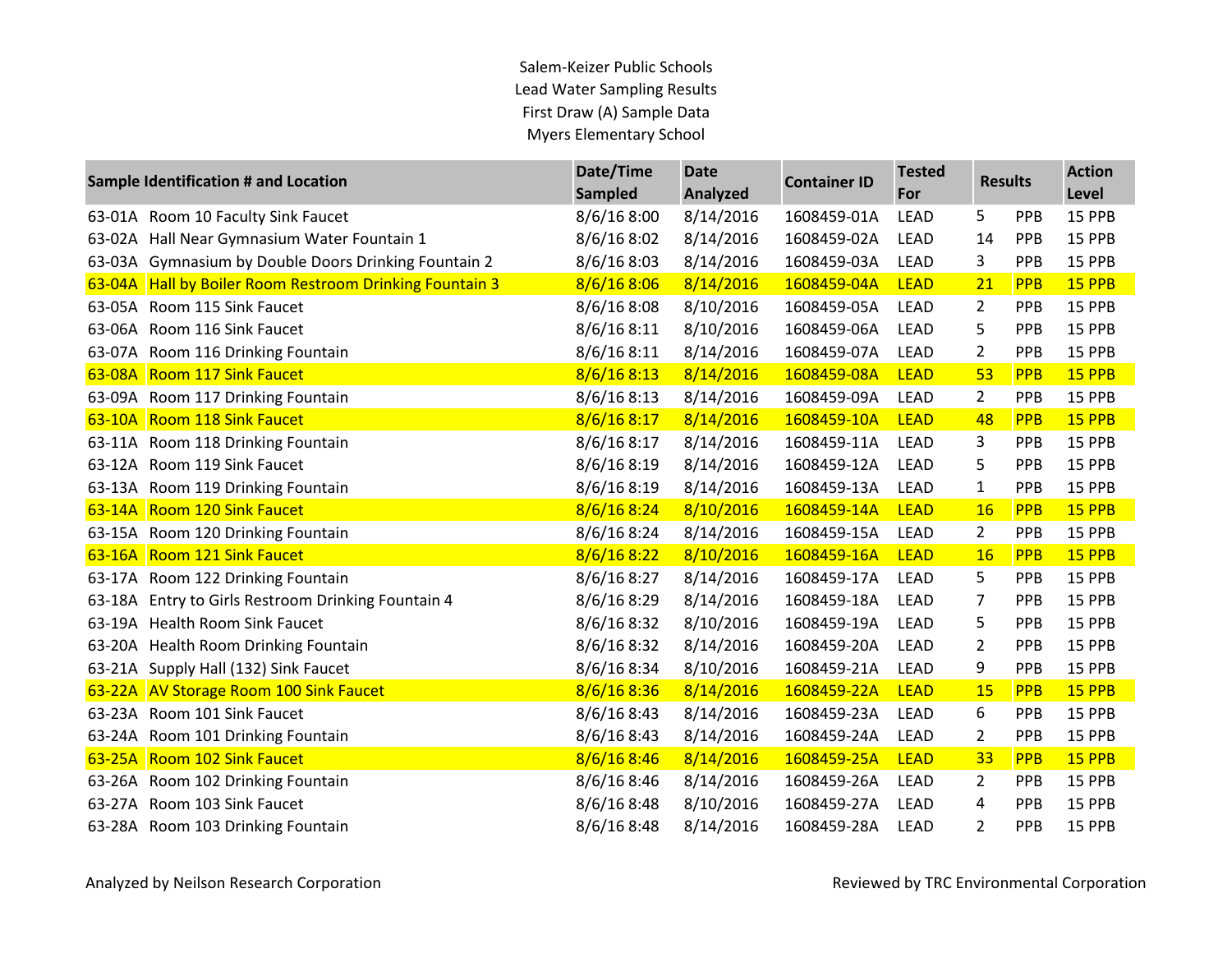## Salem-Keizer Public Schools Lead Water Sampling Results First Draw (A) Sample Data Myers Elementary School

| <b>Sample Identification # and Location</b> |                                      | Date/Time      | <b>Date</b> | <b>Container ID</b> | <b>Tested</b> | <b>Results</b> |            | <b>Action</b> |
|---------------------------------------------|--------------------------------------|----------------|-------------|---------------------|---------------|----------------|------------|---------------|
|                                             |                                      | <b>Sampled</b> | Analyzed    |                     | For           |                |            | Level         |
| 63-29A                                      | Hall to Restroom Drinking Fountain   | 8/6/168:54     | 8/14/2016   | 1608459-29A         | <b>LEAD</b>   | 7              | PPB        | 15 PPB        |
|                                             | 63-30A Room 105 Sink Faucet          | 8/6/168:56     | 8/10/2016   | 1608459-30A         | <b>LEAD</b>   | 27             | PPB        | 15 PPB        |
| 63-31A                                      | Room 105 Drinking Fountain           | 8/6/16 8:56    | 8/14/2016   | 1608459-31A         | <b>LEAD</b>   | $\overline{2}$ | <b>PPB</b> | 15 PPB        |
| 63-32A                                      | Room 104 Sink Faucet                 | 8/6/168:59     | 8/10/2016   | 1608459-32A         | <b>LEAD</b>   | 6              | PPB        | 15 PPB        |
| 63-33A                                      | Room 104 Drinking Fountain           | 8/6/16 8:59    | 8/14/2016   | 1608459-33A         | LEAD          | $<1.0$         | PPB        | 15 PPB        |
| 63-34A                                      | Room 106 Sink Faucet                 | 8/6/169:02     | 8/10/2016   | 1608459-34A         | <b>LEAD</b>   | 11             | PPB        | 15 PPB        |
| 63-35A                                      | Room 106 Drinking Fountain           | 8/6/16 9:02    | 8/14/2016   | 1608459-35A         | LEAD          | $\overline{2}$ | PPB        | 15 PPB        |
| 63-36A                                      | Room 107 Sink Faucet                 | 8/6/16 9:05    | 8/10/2016   | 1608459-36A         | LEAD          | 3              | PPB        | 15 PPB        |
| 63-37A                                      | Room 107 Drinking Fountain           | 8/6/16 9:05    | 8/14/2016   | 1608459-37A         | <b>LEAD</b>   | $\mathbf{1}$   | PPB        | 15 PPB        |
| 63-38A                                      | Room 110 Sink Faucet                 | 8/6/16 9:09    | 8/10/2016   | 1608459-38A         | LEAD          | 7              | PPB        | 15 PPB        |
| 63-39A                                      | Room 110 Drinking Fountain           | 8/6/16 9:09    | 8/14/2016   | 1608459-39A         | <b>LEAD</b>   | < 1.0          | PPB        | 15 PPB        |
| 63-40A                                      | Room 108 Sink Faucet                 | 8/6/169:13     | 8/10/2016   | 1608459-40A         | LEAD          | 13             | PPB        | 15 PPB        |
| 63-41A                                      | Room 108 Drinking Fountain           | 8/6/169:13     | 8/14/2016   | 1608459-41A         | <b>LEAD</b>   | $\overline{2}$ | PPB        | 15 PPB        |
| 63-42A                                      | Room 109 Sink Faucet                 | 8/6/169:20     | 8/14/2016   | 1608459-42A         | LEAD          | 9              | PPB        | 15 PPB        |
| 63-43A                                      | Room 109 Drinking Fountain           | 8/6/16 9:20    | 8/14/2016   | 1608459-43A         | LEAD          | $\overline{2}$ | PPB        | 15 PPB        |
| 63-44A                                      | Room 112 Sink Faucet                 | 8/6/16 9:24    | 8/14/2016   | 1608459-44A         | LEAD          | 3              | PPB        | 15 PPB        |
| 63-45A                                      | Room 112 Drinking Fountain           | 8/6/16 9:24    | 8/14/2016   | 1608459-45A         | <b>LEAD</b>   | 3              | PPB        | 15 PPB        |
| 63-46A                                      | Room 111 Sink Faucet                 | 8/6/16 9:27    | 8/10/2016   | 1608459-46A         | LEAD          | 4              | PPB        | 15 PPB        |
| 63-47A                                      | Room 111 Drinking Fountain           | 8/6/16 9:27    | 8/14/2016   | 1608459-47A         | LEAD          | < 1.0          | PPB        | 15 PPB        |
| 63-48A                                      | Room 113 Sink Faucet                 | 8/6/169:32     | 8/10/2016   | 1608459-48A         | LEAD          | 6              | PPB        | 15 PPB        |
| 63-49A                                      | Room 113 Drinking Fountain           | 8/6/169:32     | 8/14/2016   | 1608459-49A         | LEAD          | 12             | PPB        | 15 PPB        |
| 63-50A                                      | Portable Room 131 Drinking Fountain  | 8/6/169:42     | 8/14/2016   | 1608459-50A         | LEAD          | $\overline{2}$ | PPB        | 15 PPB        |
| 63-51A                                      | Portable Room 131 Sink Faucet        | 8/6/169:2      | 8/14/2016   | 1608459-51A         | LEAD          | $\mathbf{1}$   | PPB        | 15 PPB        |
| 63-52A                                      | Portable Room 132 Drinking Fountain  | 8/6/16 9:45    | 8/14/2016   | 1608459-52A         | <b>LEAD</b>   | < 1.0          | PPB        | 15 PPB        |
| 63-53A                                      | Portable Room 132 Sink Faucet        | 8/6/16 9:45    | 8/14/2016   | 1608459-53A         | LEAD          | $\mathbf{1}$   | PPB        | 15 PPB        |
| 63-54A                                      | Portable Room 133 Sink Faucet        | 8/6/169:50     | 8/10/2016   | 1608459-54A         | LEAD          | 5              | PPB        | 15 PPB        |
| 63-55A                                      | Portable Room 133 Drinking Fountain  | 8/6/169:50     | 8/14/2016   | 1608459-55A         | <b>LEAD</b>   | 4              | PPB        | 15 PPB        |
|                                             | 63-56A Portable Room 134 Sink Faucet | 8/6/16 9:52    | 8/10/2016   | 1608459-56A         | <b>LEAD</b>   | 6              | PPB        | 15 PPB        |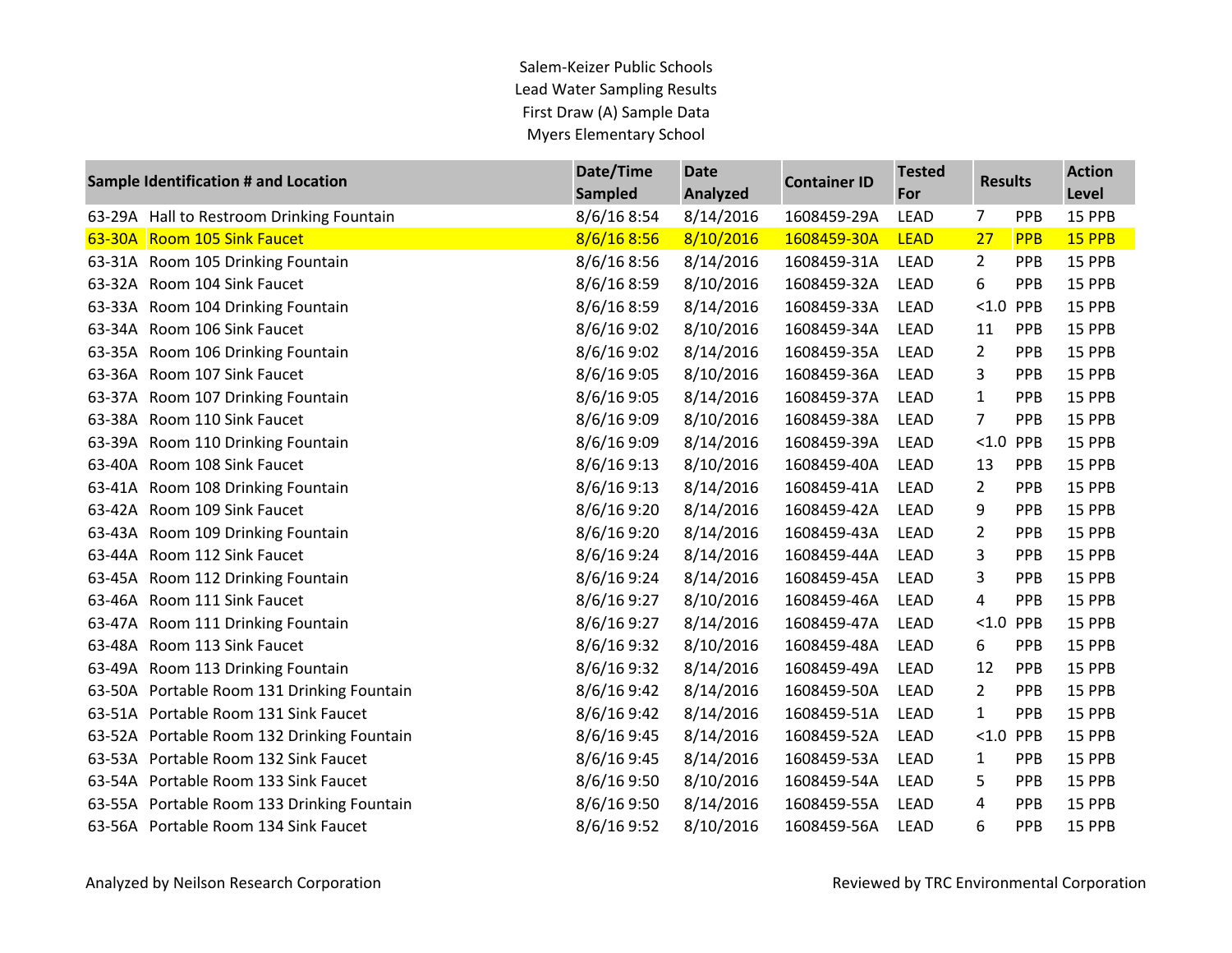## Salem-Keizer Public Schools Lead Water Sampling Results First Draw (A) Sample Data Myers Elementary School

| <b>Sample Identification # and Location</b>                 | Date/Time<br>Sampled | <b>Date</b><br>Analyzed | <b>Container ID</b> | <b>Tested</b><br>For | <b>Results</b>  |            | <b>Action</b><br>Level |
|-------------------------------------------------------------|----------------------|-------------------------|---------------------|----------------------|-----------------|------------|------------------------|
| 63-57A Portable Room 134 Drinking Fountain                  | 8/6/16 9:52          | 8/10/2016               | 1608459-57A         | LEAD                 | $< 1.0$ PPB     |            | <b>15 PPB</b>          |
| 63-58A Food Service Galley Dish Sink Faucet                 | 8/6/16 9:58          | 8/14/2016               | 1608459-58A         | LEAD                 | 5.              | <b>PPB</b> | <b>15 PPB</b>          |
| 63-59A Drinking Fountain Across from Room 116 5             | 8/6/169:36           | 8/14/2016               | 1608459-59A         | <b>LEAD</b>          | 18 <sup>°</sup> | <b>PPB</b> | <b>15 PPB</b>          |
| 63-60A Room 113 2nd Sink Faucet (Without Drinking Fountain) | 8/6/16 9:34          | 8/14/2016               | 1608459-60A         | LEAD                 | 13              | <b>PPB</b> | 15 PPB                 |

EPA Action Level for Lead in Schools is 20 PPB

SKPS Action Level for Lead is 15 PPB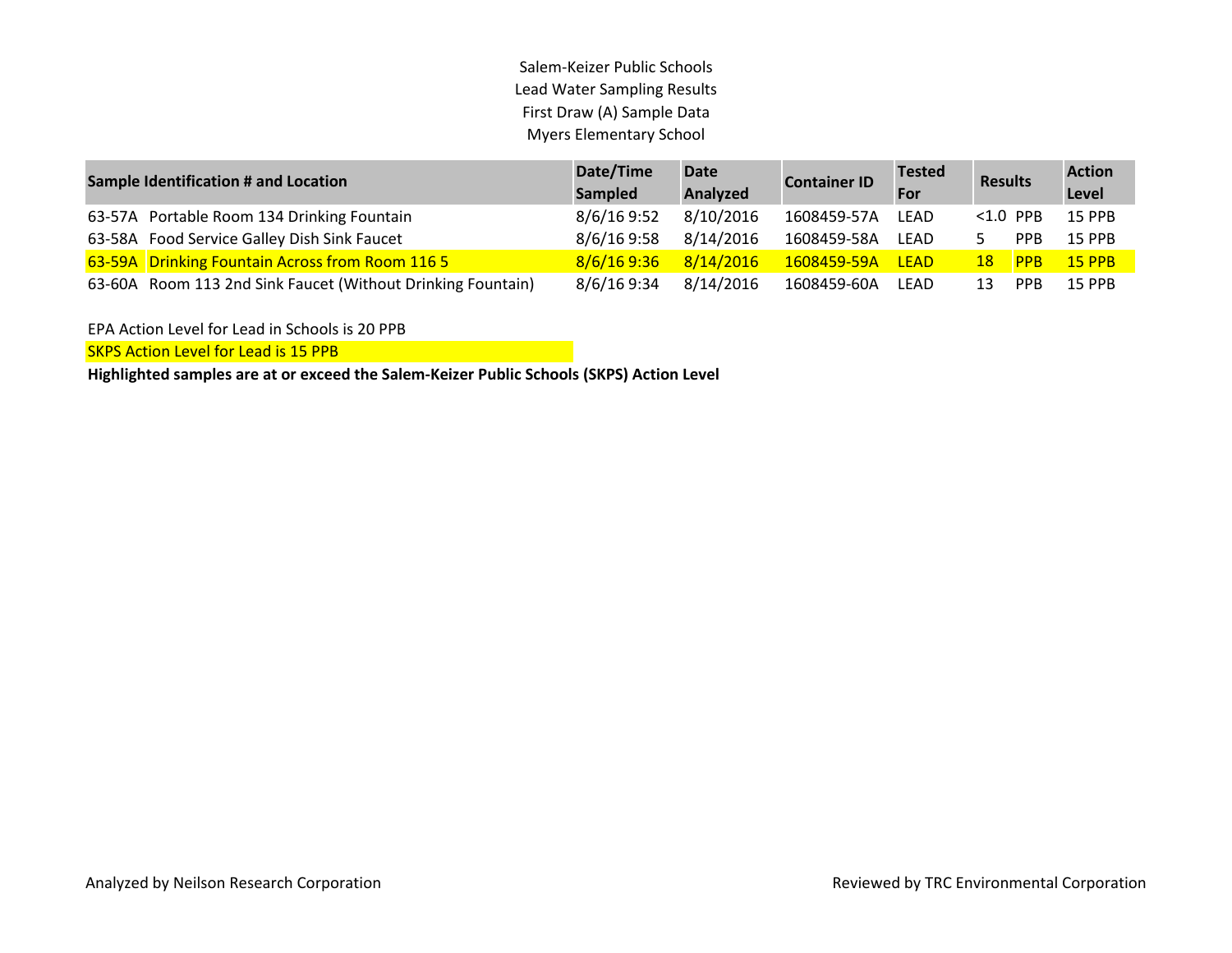Salem-Keizer Public Schools Lead Water Sampling Results First Draw (C) Sample Data Myers Elementary School

| <b>Sample Identification # and Location</b>       | Date/Time<br><b>Sampled</b> | <b>Date</b><br>Analyzed | <b>Container ID</b> | <b>Tested</b><br>For |    | <b>Results</b> | <b>Action</b><br>Level |
|---------------------------------------------------|-----------------------------|-------------------------|---------------------|----------------------|----|----------------|------------------------|
| 63-08C Room 117 Sink Faucet                       | 1/6/175:43                  | 1/9/2017                | 782                 | <b>LEAD</b>          |    | <b>38 PPB</b>  | <b>15 PPB</b>          |
| 63-10C Room 118 Sink Faucet                       | 1/6/175:45                  | 1/9/2017                | 783                 | <b>LEAD</b>          |    | <b>50 PPB</b>  | <b>15 PPB</b>          |
| 63-14C Room 120 Sink Faucet                       | $1/6/17$ 5:47               | 1/9/2017                | 784                 | LEAD                 | 8  | <b>PPB</b>     | <b>15 PPB</b>          |
| 63-16C Room 121 Sink Faucet                       | 1/6/175:49                  | 1/9/2017                | 785                 | LEAD                 | 9  | <b>PPB</b>     | <b>15 PPB</b>          |
| 63-22C AV Storage Room 100 Sink Faucet            | $1/6/17$ 5:54               | 1/9/2017                | 786                 | LEAD                 | 4  | <b>PPB</b>     | <b>15 PPB</b>          |
| 63-25C Room 102 Sink Faucet                       | $1/6/17$ 5:59               | 1/9/2017                | 787                 | LEAD                 | 5. | <b>PPB</b>     | <b>15 PPB</b>          |
| 63-30C Room 105 Sink Faucet                       | 1/6/176:01                  | 1/9/2017                | 788                 | LEAD                 |    | 11 PPB         | <b>15 PPB</b>          |
| 63-59C Drinking Fountain Across from Room 116 (5) | 1/6/175:56                  | 1/9/2017                | 789                 | <b>LEAD</b>          |    | $23$ PPB       | <b>15 PPB</b>          |

EPA Action Level for Lead in Schools is 20 PPB

**SKPS Action Level for Lead is 15 PPB**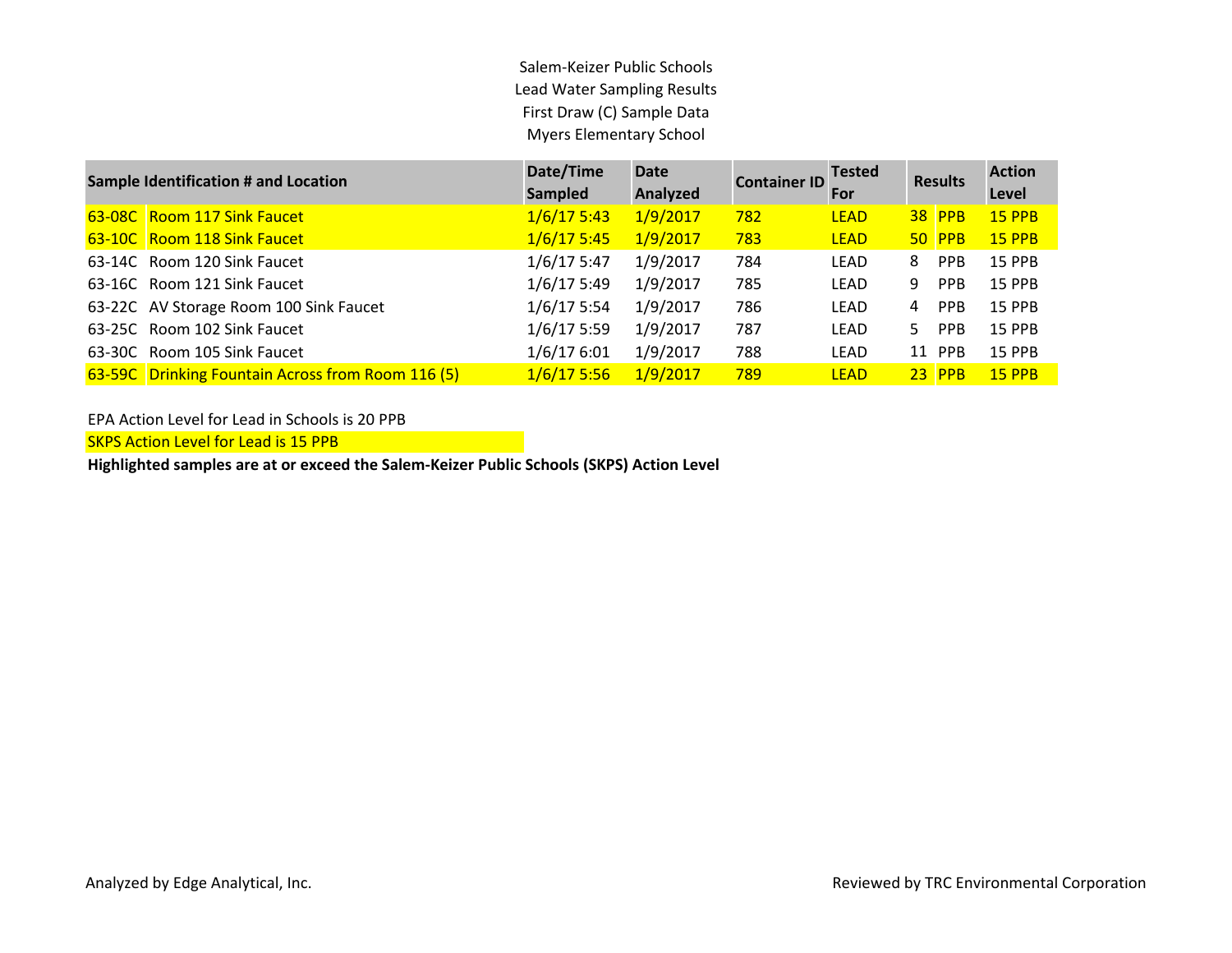## Salem-Keizer Public Schools Lead Water Sampling Results Flushed (B) Sample Data Myers Elementary School

| <b>Sample Identification # and Location</b> |                                                  | Date/Time      | <b>Date</b> | <b>Container ID</b> | <b>Tested</b> | <b>Results</b> | <b>Action</b> |
|---------------------------------------------|--------------------------------------------------|----------------|-------------|---------------------|---------------|----------------|---------------|
|                                             |                                                  | <b>Sampled</b> | Analyzed    | For                 |               |                | Level         |
| 63-04B                                      | Hall by Boiler Room Restroom Drinking Fountain 3 | 8/6/168:07     | 8/26/2016   | 1608460-04A         | <b>LEAD</b>   | 9 PPB          | <b>15 PPB</b> |
| 63-08B                                      | Room 117 Sink Faucet                             | 8/6/168:14     | 8/26/2016   | 1608460-08A         | LEAD          | 3 PPB          | <b>15 PPB</b> |
| 63-10B                                      | Room 118 Sink Faucet                             | 8/6/168:18     | 8/26/2016   | 1608460-10A         | LEAD          | 2 PPB          | <b>15 PPB</b> |
| 63-14B                                      | Room 120 Sink Faucet                             | 8/6/168:25     | 8/26/2016   | 1608460-14A         | LEAD          | 4 PPB          | <b>15 PPB</b> |
|                                             | 63-16B Room 121 Sink Faucet                      | 8/6/168:23     | 8/26/2016   | 1608460-16A         | LEAD          | 1 PPB          | <b>15 PPB</b> |
|                                             | 63-22B AV Storage Room 100 Sink Faucet           | 8/6/168:37     | 8/26/2016   | 1608460-22A         | LEAD          | 3 PPB          | <b>15 PPB</b> |
| 63-25B                                      | Room 102 Sink Faucet                             | 8/6/168:47     | 8/26/2016   | 1608460-25A         | LEAD          | 4 PPB          | <b>15 PPB</b> |
| 63-30B                                      | Room 105 Sink Faucet                             | 8/6/168:57     | 8/26/2016   | 1608460-30A         | LEAD          | 1 PPB          | <b>15 PPB</b> |
| 63-59B                                      | Drinking Fountain Across from Room 116 5         | 8/6/16 9:37    | 8/26/2016   | 1608460-59A         | LEAD          | 8 PPB          | <b>15 PPB</b> |

EPA Action Level for Lead in Schools is 20 PPB

**SKPS Action Level for Lead is 15 PPB**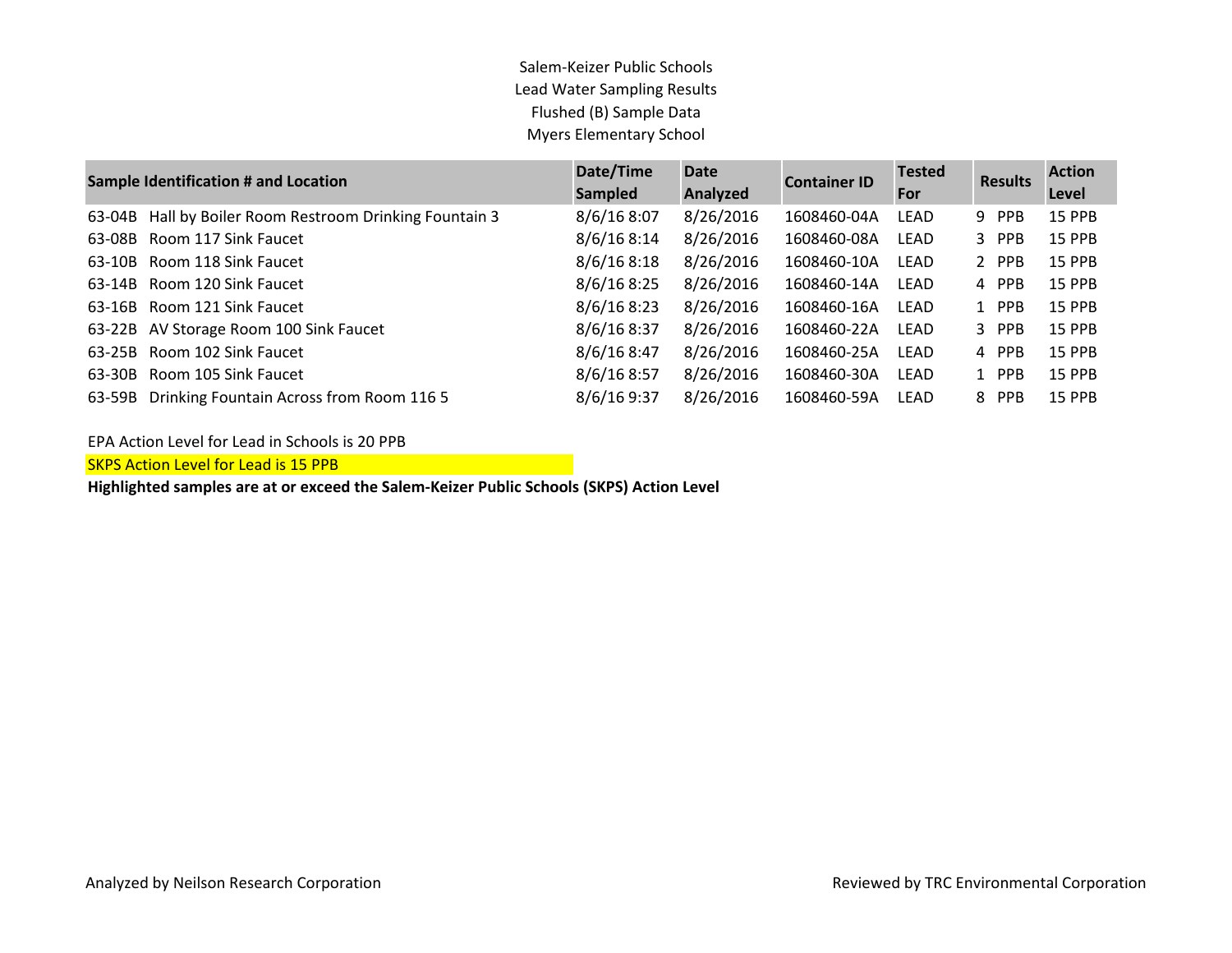Salem-Keizer Public Schools Lead Water Sampling Results Flushed (D) Sample Data Myers Elementary School

| <b>Sample Identification # and Location</b>       | Date/Time<br><b>Sampled</b> | Date<br><b>Analyzed</b> | Container ID For | $\blacksquare$ Tested | <b>Results</b> | <b>Action</b><br>Level |
|---------------------------------------------------|-----------------------------|-------------------------|------------------|-----------------------|----------------|------------------------|
| 63-08D Room 117 Sink Faucet                       | 1/6/2017 5:44 2/1/2017      |                         | 4398             | LEAD                  | <b>PPB</b>     | <b>15 PPB</b>          |
| 63-10D Room 118 Sink Faucet                       | 1/6/2017 5:46 2/1/2017      |                         | 4399             | LEAD                  | PPB            | <b>15 PPB</b>          |
| 63-59D Drinking Fountain Across from Room 116 (5) | 1/6/2017 5:57 2/1/2017      |                         | 4400             | LEAD                  | 14 PPB         | <b>15 PPB</b>          |

EPA Action Level for Lead in Schools is 20 PPB

**SKPS Action Level for Lead is 15 PPB**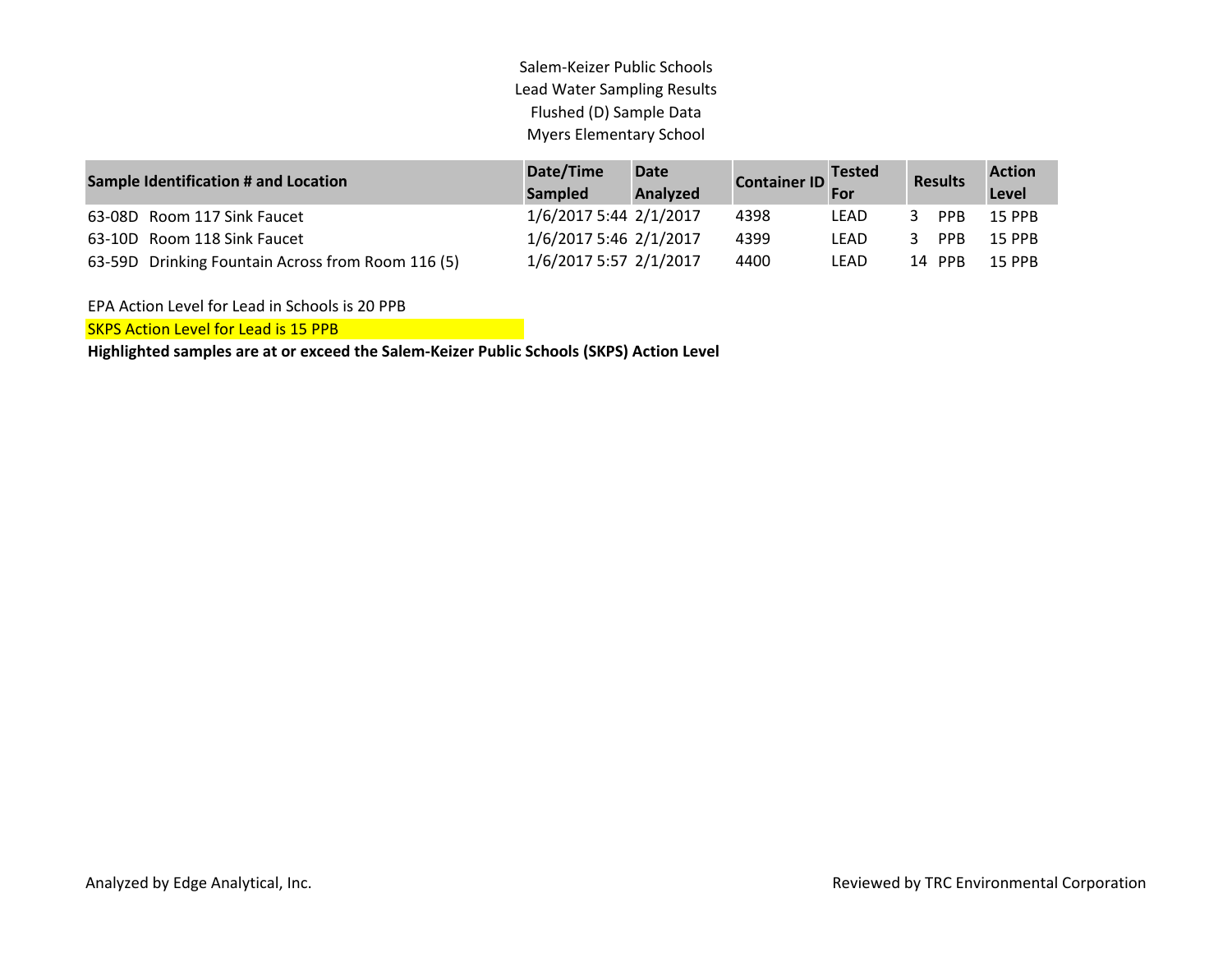Salem-Keizer Public Schools Lead Water Sampling Results First Draw (E) Sample Data Myers Elementary School

| <b>Sample Identification # and Location</b>     | Date/Time<br><b>Sampled</b> | <b>Date</b><br><b>Analyzed</b> | <b>Container ID</b> Tested |  | <b>Results</b> | <b>Action</b><br>Level |
|-------------------------------------------------|-----------------------------|--------------------------------|----------------------------|--|----------------|------------------------|
| 63-08E Room 117 Sink Faucet                     | 4/6/2017 6:16               | 4/11/2017                      | 18114 LEAD                 |  | $27$ PPB       | $15$ PPB               |
| 63-10E Room 118 Sink Faucet                     | 4/6/2017 6:19               | 4/11/2017                      | <b>18115 LEAD</b>          |  | <b>73 PPB</b>  | $15$ PPB               |
| 63-59E Drinking Fountain Across from Rm 116 (5) | 4/6/2017 6:22               | 4/11/2017                      | 18116 LEAD                 |  | 13 PPB         | <b>15 PPB</b>          |

EPA Action Level for Lead in Schools is 20 PPB

**SKPS Action Level for Lead is 15 PPB**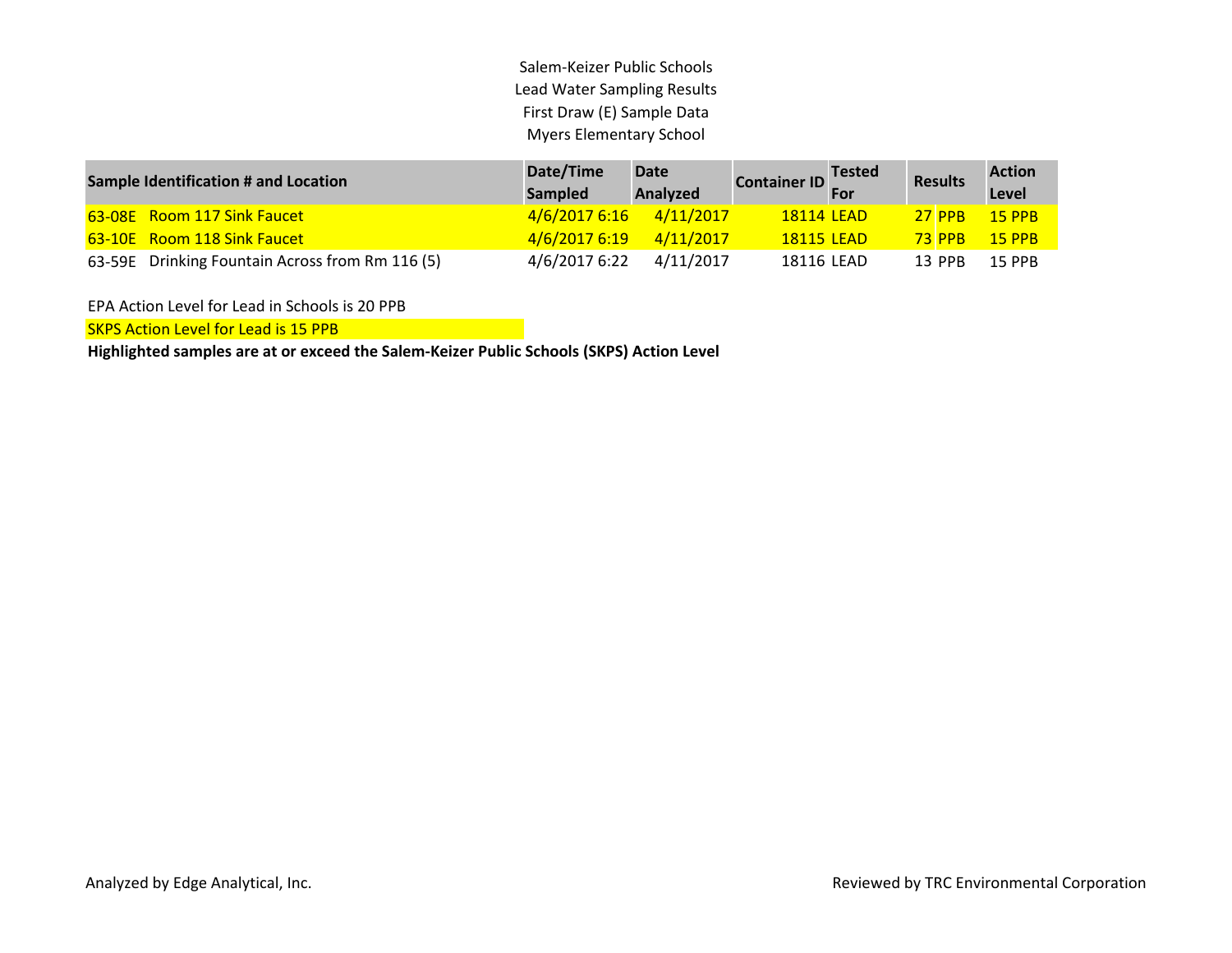Salem-Keizer Public Schools Lead Water Sampling Results First Draw (G) Sample Data Myers Elementary School

| <b>Sample Identification # and Location</b> | Date/Time Sampled           | <b>Date</b><br>Analyzed | Container ID | <b>Tested</b> | <b>Results</b> | <b>Action</b><br>Level |
|---------------------------------------------|-----------------------------|-------------------------|--------------|---------------|----------------|------------------------|
| <b>63-08G</b> Room 117 Sink Faucet          | 1/5/2018 8:27:00AM 1/8/2018 |                         | 910          | <b>LEAD</b>   | 49 PPB         | $\sqrt{15}$ PPB        |
| <b>63-10G</b> Room 118 Sink Faucet          | 1/5/2018 8:29:00AM 1/8/2018 |                         | 911          | <b>LEAD</b>   | $39$ PPB       | $15$ PPB               |

EPA Action Level for Lead in Schools is 20 PPB

SKPS Action Level for Lead is 15 PPB